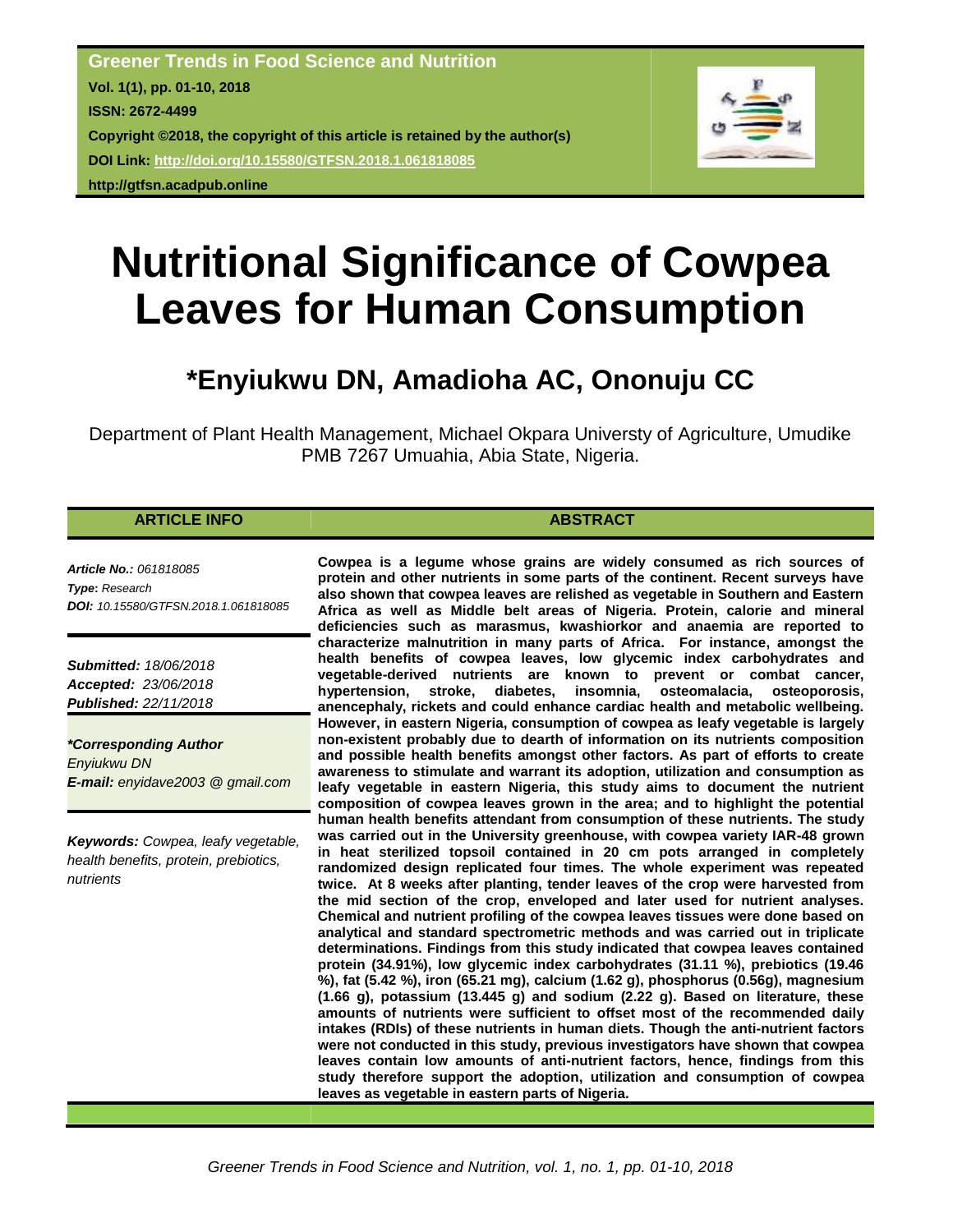#### **INTRODUCTION**

Cowpea (*Vigna unguiculata* L. Walp.) a member of the family fabaceae, is an annual legume thought to have originated in Africa (Davis *et al*., 2007). The crop which may be trailing, erect or bushy in growth habit is widely cultivated in Africa, Asia and the Americas (Awurum and Enyiukwu, 2013a). Cowpea is drought and salinity tolerant. It is an excellent intercrop in tuber and cerealbased farming systems where it is reported to improve yield of the component crops by 30 %. In addition to lowering aluminum ion toxicity in tropical soils, it controls erosion and plays an important role in soil fertility restoration fixing by symbiosis with nodular *Bradyrhizobia spp.* up to 200 kgN/ha per annum (source: www.leafforlife.org>VIGNAUNG; Enyiukwu and Awurum, 2013a; 2013b). It also functions in sinking greenhouse gases (GHGs) and ameliorating climate change effects (FAO, 2016).

Cowpea is used as medicine, fodder, feed and food (Awurum, 2000; Okwu and Njoku, 2009). In ethnobotany, the root is prepared as an antidote against snake bite; its clustered porridge for treating chest pain, epilepsy and dysmenorrhea, infusion of the seed for amenorrhea, while that of the whole plant for fever and schistosomiasis (HBT, 2016). In addition, the role of pulses and pulse-derived vegetables as tonics, appetizers, stimulants, aphrodisiacs and anthelmintics are well documented in literature (FAO, 2016). Preparations from cowpea also play important roles in reducing the risk of lymphoblastic leukemia and aberrant foci cyst development (Campos-Vega *et al*., 2010). As food, the protein-rich grains provide cheap sources of protein for millions of consumers of the crop in meatscarce communities of the tropics (Aveling, 2007). Besides contributing valuable grains for human consumption, the mild-flavoured leaves are veritable sources of nutrient-rich edible vegetable which could play significant roles in fighting malnutrition (Alemu *et al*., 2016; FAO, 2016). In a trial on displaced people it was found that six (6) tonnes of fresh leaf (1 tonne dried leaf) of cowpea could supply about 800 children 4-6 years old with 10 g leaf concentrate and provide them 7.75 mg of iron per week year round (source: www.leafforlife.org>VIGNAUNG, 2016).



**Fig. 1: Leaves of cowpea (Var. IAR-48) growing in the greenhouse**

Nielsen *et al*. (1997) reported that compared to the grains, the leaves of the crop contain amino acids such as isoleucine, leucine, lysine, methionine, cysteine, phenylalaminine, valine, tryptophan and histidine in significantly higher amounts which are able to meet the recommended daily averages of these nutrients than the seeds. Many amino acids in its leaves have been tied to good health benefits. The amino acid trytophan counters social anxiety, insomnia and improves sleep and in concert with histidine assists neurotransmitters involved in appetite, mood and energy production. Isoleucine assists the body in raising endurance, fixes muscle tissues and promotes blood clotting and in conjunction with valine, isoleucine and leucine stabilizes blood sugar and enhance muscle performance. Also, lysine in cowpea is reported to help in healing cold and genital sores whereas phenylalanine functions to prevent depression and raises levels of biochemicals such as noreptrophine and dopamine which alleviate migraine and insomnia. In addition threonine in the leaves improves antibody production, enhancing the production of serine and glycine which are essential requirements for synthesis of collagen and elastin in the body (HBT, 2016).

Pulses and legumes' carbohydrates are rated as low glycemic index nutrients which could contribute to reducing inflammation, diabetes, obesity and/or preventing coronary heart diseases in both healthy individuals and persons challenged with metabolic syndrome (Rizkalla *et al*., 2014; BHM, 2016). The nutrient-rich status of cowpea leaves could therefore strengthen the immunity, vision, heart and circulatory health, fight depression and diabetes, prevents cold sores, and enrich the blood of its consumers and contribute to offsetting protein-calorie deficiency in sub-Saharan Africa (Hallensleben *et al*., 2009; Okonya and Maas, 2012; HBT, 2016).

Leaves of the crop (Fig. 1) which is reported to rank among the top 4 vegetables in 24 countries of Africa and 7 in Asia is suited for production in high rainfall agro-ecologies (SADAFF, 2013). In such rain fed systems up to 6 tonnes fresh leaf yield per ha have been reported (source: www.leafforlife.org>VIGNAUNG). One hundred grams (100 g) of this edible leaf is reported to contain protein 4.2 g, Ca 110 mg, iron 4.7 mg, beta carotene 2.4 mg and ascorbic acid 35 mg and delivers 34 calories of metabolizable energy, phosphorus 383.20 mg, zinc 12.91 mg and carbohydrate 39.11.mg (Nielsen *et al*., 1997; Olayiwole *et al*., 2012; Chikwendu *et al.,* 2014). Generally, Mamiro *et al*. (2011) reported that its leaves are higher in nutrients than the seeds. Compared to the grains, cowpea leaf is reported to produce 9 times more calories, 1.5 times more protein, 90 times more calcium and a thousand times more ascorbic acid and beta carotene than the grains of the crop (source: www.leafforlife.org>VIGNAUNG; Nielsen *et al*., 1997).

In terms of organoleptic properties, cowpea leaves are mild and good tasting comparing favourably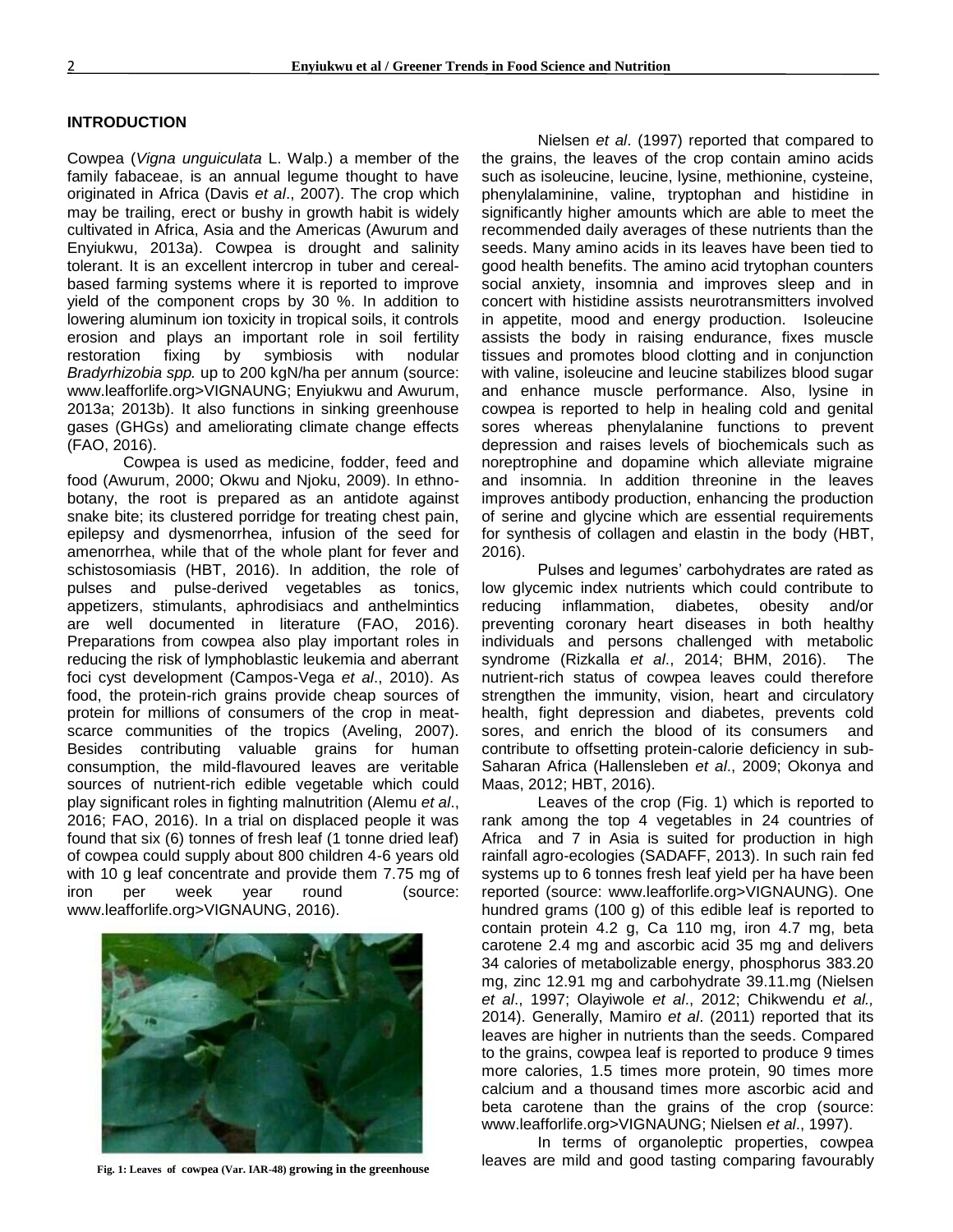with other tropical potherbs and vegetables such as amaranth, taro, spinach, pumpkins, lettuce and sweet potato (Nielsen *et al*., 1997; Hallensleben *et al*., 2009). In an evaluation at the University of Nigeria Nsukka, Igbatim *et al.* (2014) reported that cowpea leaves enhanced the acceptability and organoleptic attributes of three cowpea-based soups. The husks and leaves of the crop according to these authors provided nutrient-dense food that could be exploited, diversified and promoted in sub-Saharan Africa.

However, consumption of this valuable vegetable though increasing in many other parts of Africa including Tanzania, Uganda and Southern Africa (Hallensleben *et al*., 2009; Okonya and Maas, 2012) so far is at very low ebb especially in eastern Nigeria. This poor utilization and consumption of the crop as vegetable in eastern Nigeria, is reasoned to be due largely in part to poor awareness about the nutrients and chemicals it contains and the possible health benefits of the crop amongst others.

Hence, in a bid to create and step up awareness that could contribute to offsetting protein-calorie deficiency as well as mineral imbalances in the nation through use of lesser known vegetables; this paper sought to determine and document the nutrient composition of cowpea leaves grown in eastern Nigeria and to relate same to their potential health benefits.

#### **MATERIALS AND METHODS**

# **Preparation of plant samples for analyses.**

This experiment was conducted at the greenhouse of the Michael Okpara University of Agriculture, Umudike (MOUAU), Nigeria. Cowpea seeds (Var. IAR-48) were sown 4 per stand in 20 cm diameter plastic pots containing heat sterilized top soil (4 kg). Two weeks after planting (WAP) the seedlings were thinned to 3 per stand, and watered twice daily. At maturity (8 WAP) leaves of the test crop were harvested from the mid section of the crop enveloped and taken to the Crop Science Laboratory of the University (Chikwendu *et al*., 2014). The whole experiment was repeated twice. Collected samples were air-dried at the Laboratory bench for 1 day and then re-enveloped and oven-dried at  $60^{\circ}$ C for 3 days. One hundred grams (100 g) of the specimen were weighed out with a digital balance and ground into powder using a hand milling machine (Corona Lavesh 250) (Amadi and Oso, 1996). The powder was stored in an air-tight bottle and kept in a dark cupboard until required for biochemical analyses.

# **Biochemical composition of healthy leaves of cowpea.**

Biochemical analyses of the specimens were conducted at the Analytical Laboratories of the Federal Institute for Industrial Research Oshodi, (FIIRO) Lagos. Standard methods based on the protocols of AOAC (2000) were employed in the determination of the proximate composition of the specimen while the elemental nutrients were determined based on the absorbance of the specimen from atomic absorption spectrometer (AAS) (Model: AA 7000, Schimadzu, Japan). The biochemical composition of the leaves specimen was conducted in triplicate determinations in a completely randomized design (CRD) to ascertain the nutrient values of the leaves of the crop.

# **Moisture content evaluation of samples**

The sample was first scanned from  $100^{\circ}$ C to  $200^{\circ}$ C with the moisture analyzer (Model: MS-70, A & D Company limited, UK) to obtain the optimum temperature suitable for the specimen to be dried and it was found to be  $140^{\circ}$ C. The percentage moisture contents of the sample were then determined and shown automatically on the light emitting diode (LED) of the analyzer.

#### **Ash content**

One gram (1 g) of the samples was weighed separately into a dried and preweighed crucible. The samples were then charred on a hot plate to decarbonize them. After complete decarbonization, they were put in the muffle furnace (Model 186A, Fisher Scientific Co.) for 3 h at  $560^{\circ}$ C to obtain the ash contents using the formula by Kayode *et al.* (2008):

Percentage ash content (%) = 
$$
\frac{W2 - W1}{W} \times \frac{100}{1}
$$

Where,  $W_2$  is the weight of crucible + ash  $W_1$  is the weight of dried crucible W is the weight of sample taken

#### **Protein contents**

Using the kjehdahl apparatus, 0.5 g of each of the samples were separately weighed into a digestion tube, to which 1 tablet of kjehdahl catalyst and 10 ml of concentrated sulphuric acid were added and placed in the digestion block to digest at  $430^{\circ}$ C for 2 h and then placed separately in the distiller before 80 ml of 40% sodium hydroxide was dispensed into each digestate and distilled. The resulting nitrogen (N) from each digestate was trapped inside 50 ml boric acid indicator (a mixture of 40 g boric acid, 0.03 g methyl red stain, 0.06 g bromocresol green in 2 liters of ethanol water) which changes to green indicating the presence of protein in the sample.

The trapped nitrogen in the boric acid was then titrated against 0.1N HCl which gave a red coloration at the end point. The protein content of each sample was determined using the formular by Kayode *et al.* (2008):

Protein content  $(\%) =$ Titre value x Normality of acid x  $1.4007 \times 6.25 \times 100$ Weight of sample taken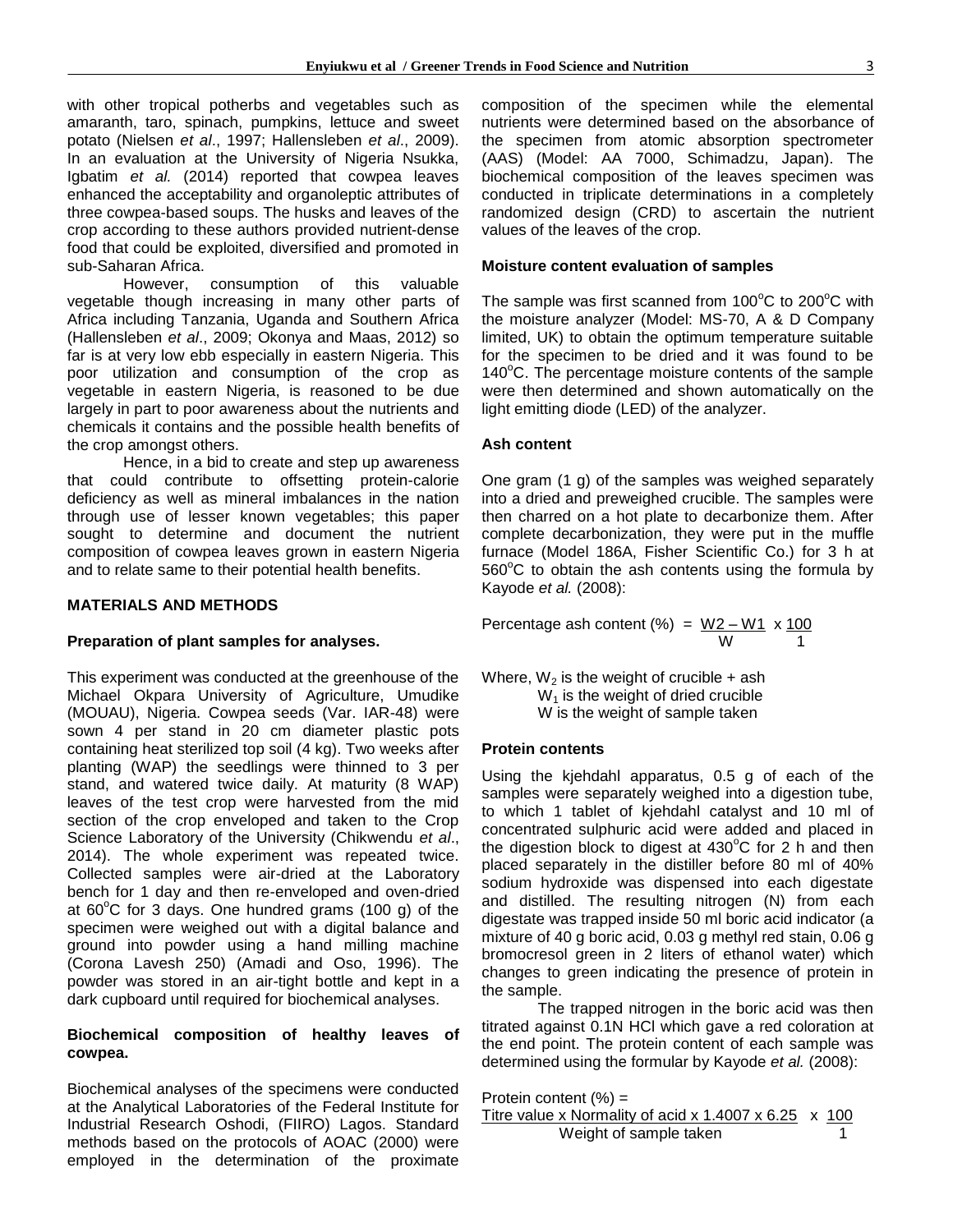# **Fat contents**

Two grams (2 g) of each of the samples were weighed separately onto filter papers, inserted with Soxhlet and put in the Soxhlet apparatus and then 150 ml of 60 % petroleum ether were added in already dried and weighed round bottom flasks placed on a hot plate and set to  $80^{\circ}$ C and then allowed to extract for about 3 h. The resulting extracts were then dried in an oven and weighed. The fat content was calculated based on the fomular adopted from Kayode *et al*. (2008):

Percentage fat content of sample  $(\%) = W2 - W1 \times 100$ w 1

Where,  $W_2$  is the weight of flask + extract  $W_1$  is the weight of dried flask W is the weight of sample taken

# **Crude fibre (Prebiotics) contents**

The method as described by the Tecator Application Manual Number 1978.03.15 ANO/78 (*www.dairyknowledge.in/sites/default/files/7.11.pdf*) for crude fibre determination which involved hot extraction using Fibretec 1020 Tecator System Technology was employed in this study. One gram (1 g) of the de-fatted samples was weighed separately into clean crucibles to which 150 ml each of 0.256 N sulphuric acid was added with 3 drops (0.15 ml) of octanol (to prevent foaming) and heated for 30 min. Thereafter, they were washed in de-ionized water and 150 ml of potassium hydroxide added and the samples were then dried at  $130^{\circ}$ C for 2 h. The resulting residues were ashed at  $500^{\circ}$ C for 3 h. the crude. The cude fiber was determined using the formula from the above manual as:

Percentage crude fibre content of sample  $%$  = <u>W2 – W1 x 100</u> **1** 1

Where,  $W_2$  is the weight of crucible + extract  $W_1$  is the weight of dried crucible W is the weight of sample taken

# **Determination of total carbohydrate contents of sample**

This was determined based on the protocol adopted by Kayode *et al.* (2009) and Afolabi *et al.* (2012) where its value was calculated by difference using the formula:

Percentage carbohydrate content of sample  $%$  = 100-{∑DC}.

Where,

∑DC is the summation of the determined proximate contents of other variables (crude protein, crude fibre, fat and moisture) in 100 grams of the sample.

# **Determination of some micro and macronutrients of the samples**

The ashes previously obtained above from the specimens were dissolved in 1N nitric acid (about 3 drops of concentrated nitric acid and made up to 100 ml with distilled water). The resulting sample solutions were taken to the AAS (Atomic Absorption Spectrometer) (Model: AA 7000, Schimadzu, Japan) for the analysis of the elements present in the samples. Standards were prepared and run on the AAS, and a calibration curve generated. From the calibration curve the comparative amounts of the elements were determined (Kayode *et al.,* 2008).

# **STATISTICAL ANALYSIS**

Data collected from this study were analyzed using Analysis of Variance (ANOVA) with the general linear model procedure in Genstat Release (PC Windows Vista, Version 12.10) at 5% level of significance. Means were separated and compared using Fisher's least significant difference (FLSD) at probability level of 0.05.

# **RESULTS**

The results presented in Table 1 indicated that cowpea leaves used in this study contain protein 34.91 %, fat 5. 42 %, carbohydrate 31.11 %, ash 11.15 %, and crude fibre 19.46 %. It showed that protein was the highest proximate nutrient present in the test samples. The leaves specimens also contain high amounts of carbohydrate which differed significantly (P≤ 0.05) but compares well with the protein content of the test samples (Table 1). However both were statistically superior to the values of 5.42 %, 19.46 % and 11.15 % recorded for fat, crude fibre and ash respectively. Also, crude fibre recorded at 19.46 % was statistically (P≤ 0.05) superior to 11.15 % obtained for ash content in the study. In the overall fat recorded at 5.42 % was the least of the proximate components tested in this study

| rable 1: Proximate composition of tender cowpea leaves per Tuu q (dry weight) |                             |
|-------------------------------------------------------------------------------|-----------------------------|
| <b>Nutrients</b>                                                              | <b>Mean Composition (%)</b> |
| Moisture content                                                              | 10.88                       |
| Protein                                                                       | 34.91                       |
| Fat                                                                           | 5.42                        |
| Carbohydrate                                                                  | 31.11                       |
| Ash                                                                           | 11.15                       |
| Crude fibre                                                                   | 19.46                       |
| LSD (0.05)                                                                    | 0.05                        |
|                                                                               |                             |

**Table 1: Proximate composition of tender cowpea leaves per 100 g (dry weight)**

**\*Data are means of triplicate determinations from two separate experiments**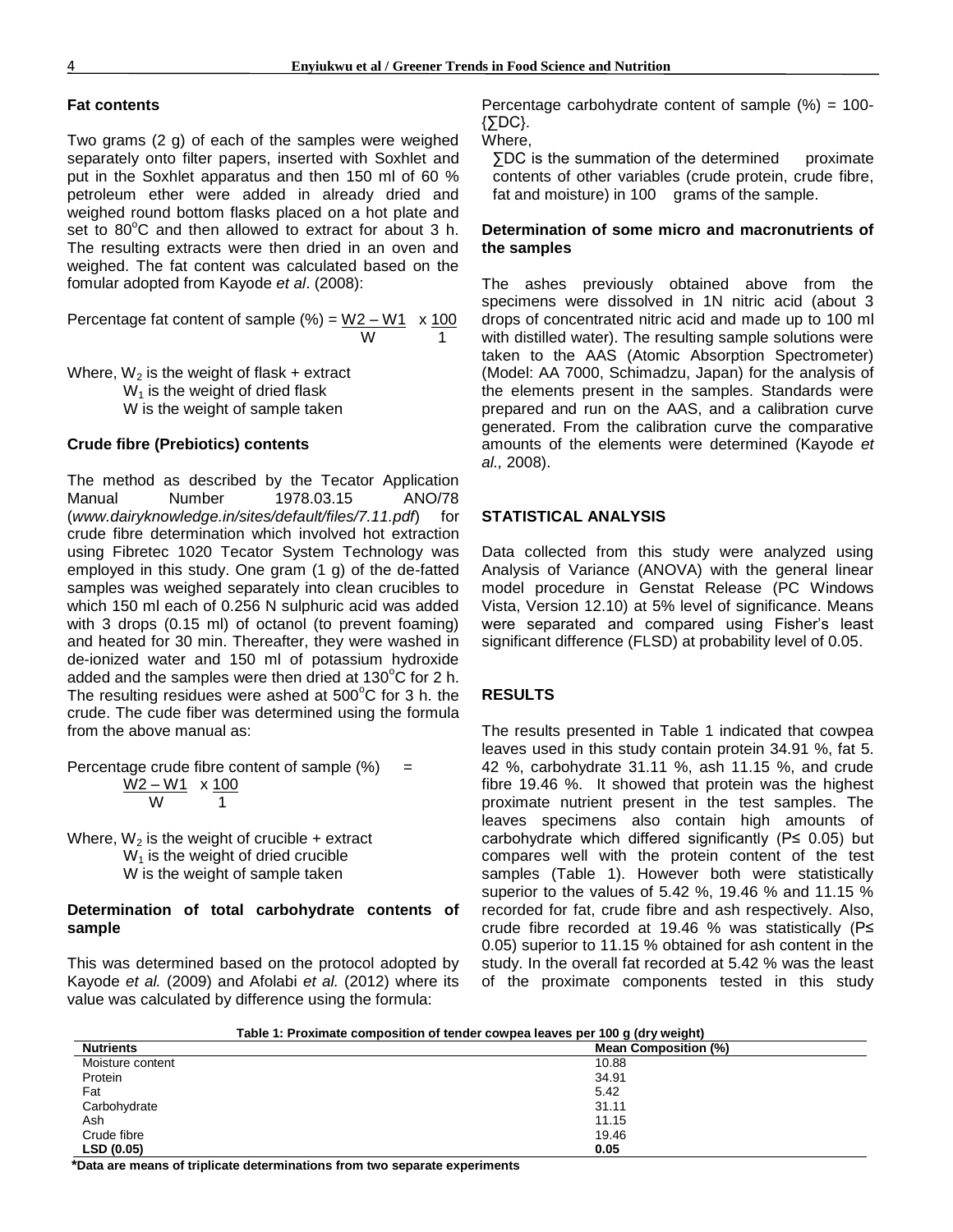The results of the macro and micro elemental nutrients analyses presented in Fig. 2 showed that cowpea leaves contain a wide spectrum of useful micro and macro elemental nutrients. It indicated that potassium (k), sodium (Na), phosphorus (P), calcium (Ca), magnesium (Mg), iron (Fe), and zinc (Zn) were detected in the test samples. The results also showed that amongst the assayed elemental nutrients K (1.35 g) was the most abundant nutrient in the cowpea leaves being statistically (P≤0.05) superior in amount to every other elemental nutrient. This was followed by Na (2.22 g) and then Mg (1.66 g) and Ca (1.62 g) both of which were statistically (P≥0.05) at par with each other; and phosphorus (0.55 g) amongst the macronutrients. However iron recorded at 65.21 mg was the least (P≤0.05) abundant micro-nutrient in test cowpea leaves and it was not significantly (P≥0.05) different from the value of 121.84 mg obtained for Zn (Fig. 2).



**Figure 2: Mean micro and macronutrients composition of the test cowpea (Var. IAR-48) leaves**

#### **DISCUSSION**

Micronutrients, minerals and protein-calorie deficiencies are primary public health concerns in sub-Saharan Africa (Okonya and Maas, 2014). Less utilized vegetables such as cowpea had contributed immensely to improving the food bank in Ethiopia (Alemu *et al.,* 2016) and provided cheap and easily available sources of protein, minerals and microelements that enhanced the nutritional and health status of resource-poor rural dwellers in the area (Okonya and Maas, 2014). In Nigeria, Afolabi *et al.*  (2012) reported that leafy vegetables contribute significantly to supply the body with minerals, vitamins, fibre, and certain hormone precursors, energy and protein which could play roles in preventing cancers, reduce cardiovascular diseases and promote heart health. Findings from this study indicated a wide array of proximate and mineral nutrients in the leaves of cowpea.

#### **Protein**

Protein was detected at 34.91% in this study. This is in harmony with 39.24% reported by Chikwendu *et al*. (2014) for dry leaves of cowpea in Benue State, Nigeria. The findings from this study also shows that the protein value of cowpea leaves though lower however, compares well with those reported for water leaf (37.28%), scent leaf (47.17), and green amaranths (47.57) by Afolabi *et al.* (2012). However, it is superior to the protein values of 4.2% and 8.72 mg/100g on dry matter basis reported for fluted pumpkin (*Ugu*) (*Telferia occidentalis*) by Dike (2010) and Idris (2011) respectively. Protein is an important nutrient which plays roles in maintenance of body tissues, building enzymes and hormones (Afolabi *et al*., 2012). In comparative studies with cowpea grains, several workers found cowpea leaves to be richer in protein (34.91-39.24%) and essential amino acids than the seeds which contains 23.32% protein ((Nielsen *et al.,* 1997; Mamiro *et al.,* 2011; Chikwendu *et al.,* 2014). Therefore consumption of cowpea leaves could help heal and repair muscle tissues, improve immunity, prevents cold sores and depression and encourage mental wellbeing (Afolabi *et al*., 2012; HBT, 2016).

#### **Carbohydrate**

Findings in this study indicated that 31.11% of carbohydrate was detected in the leaves of cowpea which agrees with 30.39% reported by Chikwendu *et al*. (2014). This value however, is superior to 12.11-16.03% reported for green amaranths, sweet basil, waterleaf, and bitter leaf in western Nigeria by Afolabi *et al.* (2012). On the other hand, it compares well with 26.82% and 39.64 mg/100g carbohydrate on dry matter basis reported for fluted pumpkin (*ugu*) a commonly consumed vegetable in eastern Nigeria by Idris (2011) and Mohd *et al*. (2016) respectively. Carbohydrates are a rich source of metabolizable energy for cellular activities (Afolabi *et al*., 2012). Generally, they are broken down to glucose during tissue respiration and released into the blood stream. Persistently high blood sugar levels have been implicated in diabetes and to increase the threat of heart attacks. It has been reported that people with high blood sugar levels are 3 times more likely to get a heart attack (Best Health Magazine, 2016). However, carbohydrates sourced from fish, skinless chicken, walnut, olive, apples, berries, pulses and legumes including cowpea have been described as of low glycemic index (Rizkalla *et al*., 2002; Glatter, 2014; FAO, 2016). Low glycemic index carbohydrates breakdown and release glucose slowly into the blood stream and thereby increase the body's sensitivity to insulin; and therefore reduce the risk of heart disease and improve control of metabolic syndrome (diabetes) (Glatter, 2014; Body Building, 2016). In coronary heart disease patients, legumes and legumes-derived vegetables modulate glucose, insulin, homocysteine concentration and lipid peroxidation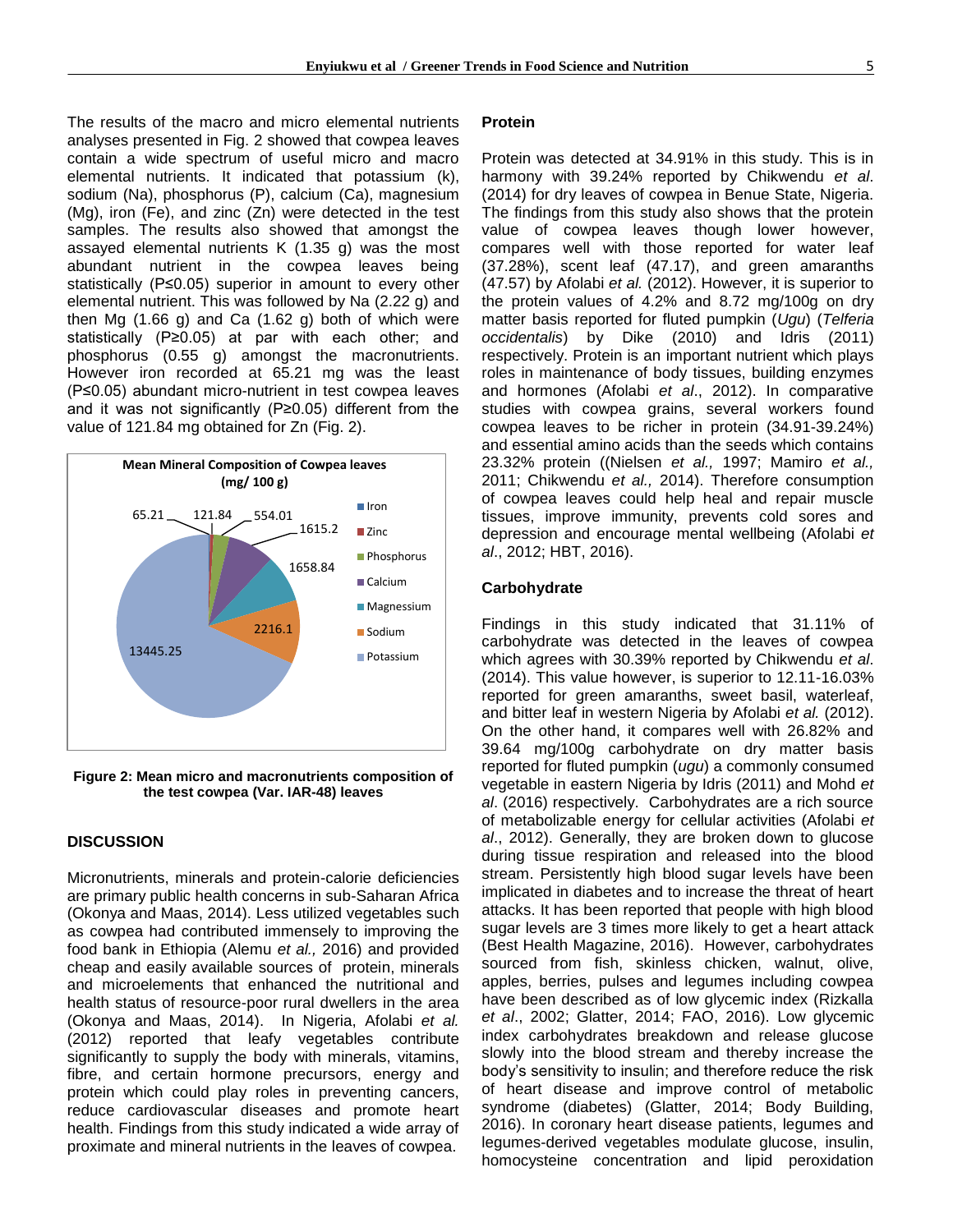leading to 21% and 11% lower risks of coronary heart disease (CHD) and cardiovascular disease (CVD) respectively (Campos-Vega *et al*., 2010). This wellbeing advantage of pulses to consumers Rizkalla *et al*. (2002) maintained is reaped by both healthy and metabolismcompromised individuals. Though metabolic syndromes including diabetes have genetic undertones, excess body fat, lack of exercise and eating the wrong kind of carbohydrates could worsen the problem (BHM, 2016). According to this source, eating diets rich in pulses and leguminous vegetables up to 4 times a week could reduce the risk of developing Type-2 diabetes by 42% and the risk of coronary heart diseases by 29%. This happens through lowering cellular insulin, reducing tissue triglycerides levels and blood pressure better than low-fat meals. Reduction in triglycerides concentration is thought to result from inhibition of pancreatic activity (Campos-Vega *et al*., 2010). Hence, consumption of cowpea leaves could effectively play a role in preventing metabolic syndromes including diabetes and improve the health status for its consumers.

# **Prebiotics (Crude fibre)**

Crude fibre was detected at 19.46% in this study. This value does not agree with 14.26% reported for cowpea leaves by Chikwendu *et al*. (2014). The differences in the values may be due to differences in cultivars or method of analyses adopted in the study. Compared to fluted pumpkin, it compares well with 20.17 mg/100g reported for the leafy vegetable by Mohd *et al.* (2016). Pulses are high in content of prebiotics which function to improve or better digestion (FAO, 2016). Dietary fibre provides substrate for bifidobacteria in the colon of the human gastrointestinal tract (GIT) which is antagonistic to harmful bacteria. Prebiotics absorb water, and reduce pouches in the colon and in addition functions to prevent haemorrhoids and cancer (Afolabi *et al*., 2012; HBT, 2016). It is also reported to lower the risk of endometrial cancer, breast cancer and colorectal adenoma. Prebiotics and the low fat content of cowpea leaves could contribute to glycemic control leading to reduction of obesity by lowering average body mass index, waist circumference and waist-to-hip ratio (Campos-Vega *et al*., 2010). It is reported that consuming up to 20 g of food-borne fibre leads to 63% reduction of inflammation in humans (Campos-Vega *et al*., 2010; BHM, 2016). Though the phytochemical contents of leaves of cowpea were not evaluated in this study, flavonoids and polyphenols had been detected previously at 26.72% and 32.56% respectively in the leaves of the crop (Olayiwole *et al.,* 2012; Chikwendu *et al*., 2014). These classes of plant-derived secondary metabolites possess antioxidant, stress fighting, anticancer and antibacterial activities (Okwu and Njoku, 2009; Enyiukwu and Awurum, 2013b). These antioxidant phytochemicals and prebiotics in conjuction with copper, potassium, folate and thiamine aid in the formation of acetylcholine and play significant roles in maintaining healthy metabolism and ventricular function (HBT, 2016).

#### **Fat**

Fat was detected at 5.2% in this study. This value is significantly higher than 1.31% reported by Chikwendu *et al.* (2014). Though generally vegetables have low fat content, however, unimproved varieties have much more lower fat contents (Mamiro *et al*., 2011); indicating that IAR-48 used in this study is improved compared with local varieties used by Chikwendu *et al*. (2014) in their study. Lipids are good sources of lipophilic vitamins. Unsaturated fatty acids as found in plant-obtained oils reduce risk of coronary cancer and contribute to heart health (Afolabi *et al*., 2012). They lower triglyerides and cholesterol and hence contribute to improving heart and bladder health and maintaining the wellbeing of the circulatory system (BHM, 2016; FAO, 2016). Legumesderived vegetables could also contribute to lowering serum lipid level and reducing the risk associated with low-density lipoprotein and cholesterol (Campos-Vega *et al*., 2010). Besides fat soluble vitamins, cowpea leaves is also a cheap and rich source of folate and B-vitamins (FAO, 2016). Folate aid in DNA replication in fetuses and contributes to preventing anencephaly (lack of a major part of the brain, skull and scalp during embryonic development usually at 23-24 days after conception) and fight limb and heart malformation. Hence being low in unsaturated fatty acids, and containing fat-soluble vitamins makes cowpea leaves a vegetable of choice to prevent or combat heart attacks, anencephaly and improve health of its consumers.

#### **Magnesium**

Magnesium which is one of the six essential macrominerals in the body was also detected at 1.66 g in this study. This is significantly superior to the range of 195- 212 mg reported by Afolabi *et al*. (2012) in a similar evaluation in western Nigeria for sweet basil, water leaf, bitter leaf and green amaranths. Idris (2011) reported that the recommended daily intake (RDI) for the nutrient is 350 mg meaning that cowpea leaves could supply 3.5 times the RDI of the nutrient. Magnesium is an important nutrient which plays crucial role in the prevention of diabetes. In the metabolism of carbohydrates, magnesium functions in improving insulin production and sensitivity reducing Type-2 diabetes by 15% (Health Benefit Times, 2016). Magnesium thus aids in the regulation of blood sugar levels, and promote normal blood pressure. It also plays an important role in regulating vital energy processes, helps in protein synthesis and maintaining healthy cells and muscles and communicating nerve impulses. The nutrient also functions in keeping the heart rhythm steady, support healthy immune system and strong bones (Ancient-Minerals, 2016). High magnesium rich foods was found to be associated with reduced loss of bone mineral density, reduced risk of type-1 diabetes and lower risk of heart disease as well as contributes to cheerfulness. However, irrespective of age, gender, and socio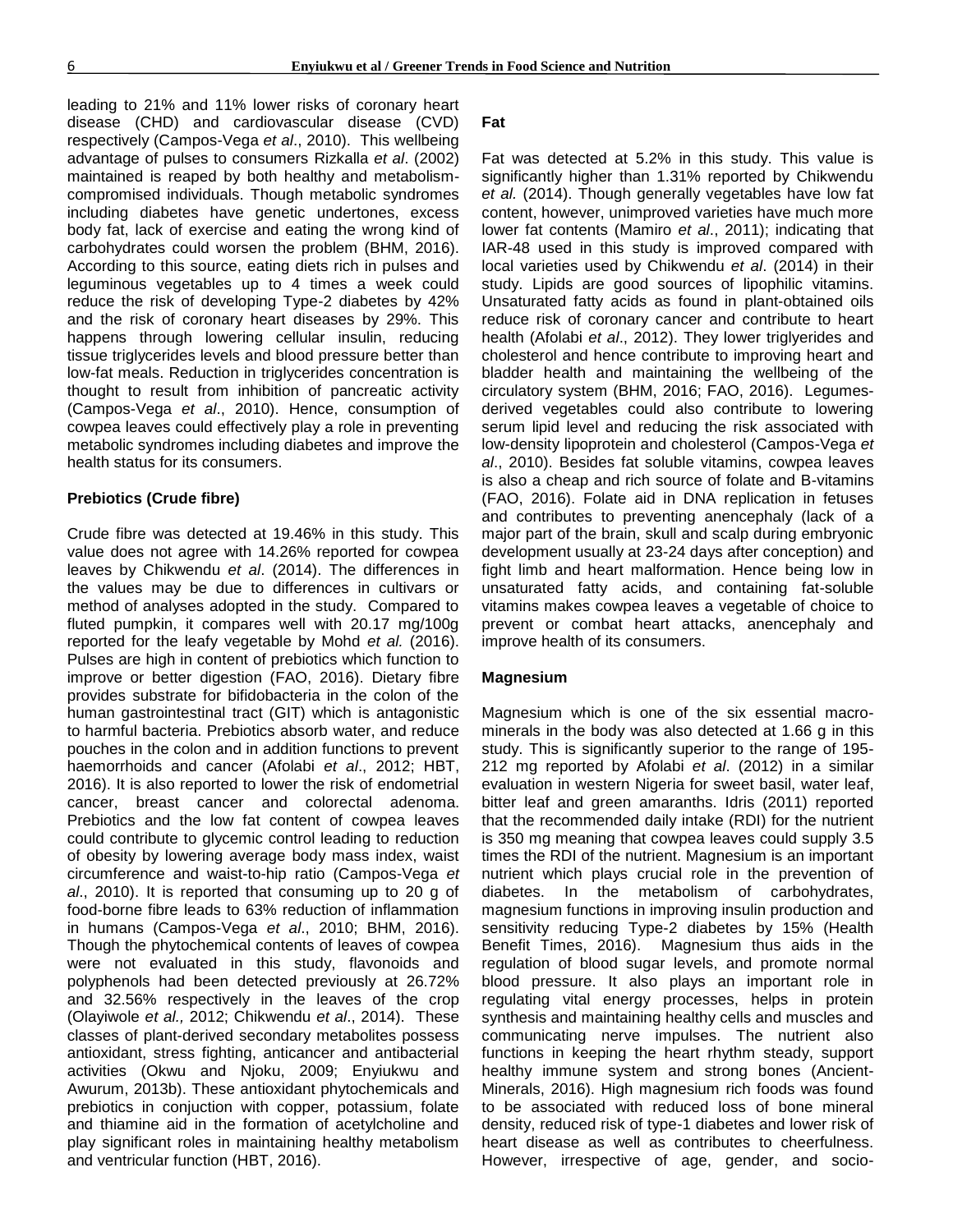economic status of individuals considered in a study, low or deficient magnesium in diets correlated with depression in all the studied groups (Ancient-minerals, 2016). At 470 mg/day magnesium is reported to prevent or treat all forms of diarrhea and gastrointestinal disorders; and at 384 mg/day and 1200 mg/day treats congestive heart failure and duodenal cancers respectively (Afolabi *et al*., 2012). Consumption of cowpea leaves which contain up to 658.84 mg of magnesium therefore could aid in preventing depression and diabetes, congestive heart failure, duodenal cancers and maintain healthy tissues and bones.

#### **Iron**

Ferrous compound (iron) was detected at 62.12 mg in this study. This is significantly superior to 7.50 mg reported for cowpea leaves by Chikwendu *et al.* (2014). It is however, comparable to 76.09 mg detected in bitter leaf samples but inferior to 99.01-120.59 mg reported for sweet basil, water leaf and green amaranths (Afolabi *et al*., 2012). Iron is essential for the formation of heme cells (haemoglobin) in the blood. Haemoglobin is the oxygen carrying pigment in the blood (Afolabi *et al*., 2012). In addition, iron plays an essential role in the cytochrome involved in energy (ATP) production and enzymes of the immune system. Anaemia is one of the health conditions implicated in lowering disease resistance (immunity) and causing poor brain functioning (HBT, 2016). Plant-derived iron is more bio-available than heme-derived iron from animal sources (Afolabi *et al*., 2012). Therefore cowpea leaves could easily and significantly contribute to preventing or ameliorating iron deficiency induced diseases in sub-Saharan Africa.

#### **Zinc**

This nutrient detected at 121.84 mg in this evaluation is an important microelement. Sweet basil, spinach, water leaf, bitter leaf and green amaranths which are commonly consumed vegetables in Nigeria are reported to contain zinc in the range of 19-64 mg (Afolabi *et al.,* 2012). Findings from this study where zinc was detected at 121.84 mg show that cowpea leaves are significantly superior in regard to this nutrient when compared with them. In humans, its recommended daily average requirement is 8-11 mg/day for adolescents and 12-19 mg/day for adult males and females (Idris, 2011; Axe, 2016). In the body tissues zinc is needed for healthy cell division. It acts as an antioxidant, fighting free radicals and slowing the aging process. This nutrient also fights common cold, diabetes, diarrhea and chronic fatigue. Zinc binds to insulin, making the biochemical to be adequately stored in the pancreas and be released only when glucose enters the blood stream. It is both a prophylactic and cure for chronic diarrhea and fatigue. It also prevents cancerous cell mutation and stunts tumour growth (Axe, 2016). This important trace nutrient furthermore functions in the production of testosterone, progesterone and estrogen which could affect menstruation, and cause mood swings, early menopause and increase the risk of certain cancers (Axe, 2016). Hence, consumption of cowpea as leafy vegetable could aid in offsetting fatigue, cancer and other zinc-deficiency related health conditions.

#### **Calcium**

About 1615.20 mg of calcium was detected in leaves of cowpea in this study. This compares well with the value 1563.87 mg reported for water leaf a popular leafy vegetable in southern Nigeria (Afolabi *et al*., 2012). However, it is inferior to range of values (2074.43- 3797.59 mg) also recorded by Afolabi *et al*. (2012) for green amaranths, water leaf, sweet basil and bitter leaf. Nevertheless, findings from this study shows that cowpea leaves contain significantly higher amount of zinc than fluted pumpkin reported to contain the nutrient at 75 mg (Mohd *et al*., 2016). Zinc is reported to be commonly found in considerable quantities in legumes and pulses such as ricotta, green pea and cowpea. The recommended intake of this nutrient in humans is 1200 mg/day and 1500 mg/day for females and males respectively (Boden, 2016); meaning that cowpea leaves could effectively meet calcium needs for humans. Calcium and phosphorus play roles in strengthening bone and teeth structure whereas potassium participates in improving bone density preventing osteoporosis, osteopenia and forbidding fracture and breakage (Health Benefit Times, 2016). Besides playing a role in preventing the formation of kidney stones, calcium (Ca) in concert with magnesium, potassium and crude fibre also aids in reducing hypertension (Organic Facts, 2016). Consumption of cowpea as leafy vegetable could contribute amongst other things to maintain general wellbeing, healthy circulation, bone and teeth.

#### **Phosphorus**

About 554.01 mg of phosphorus was detected in the leaves of cowpea used in this study. Findings from this study for phosphorus are moderately higher than about 400 mg reported for the vegetable by Chikwendu *et al.* (2014); which may be attributed to differences in variety or analytical method. However, our findings also shows that cowpea leaves are superior in content of phosphorus compared to 13.02 mg reported by Idris (2011) for fluted pumpkin (*Ugu*) a very popular leafy vegetable in the southern hemisphere of Nigeria. Up to 700-1000 mg/day is the average daily intake amount of the macronutrient recommended for adults in the tropics. Findings from this study shows clearly that the vegetable would not provide the RDI of the nutrient per day; hence other sources of the nutrient must be consumed alongside it. Potassium is abundantly present in fish, dairy products, eggs, nuts, seeds and beans including cowpea (HBT, 2016). Adequate quantity of phosphorus in the diet has been linked with boosting libido and sexual performance, increase sperm health; and reduce frigidity and impotence in human males. Because the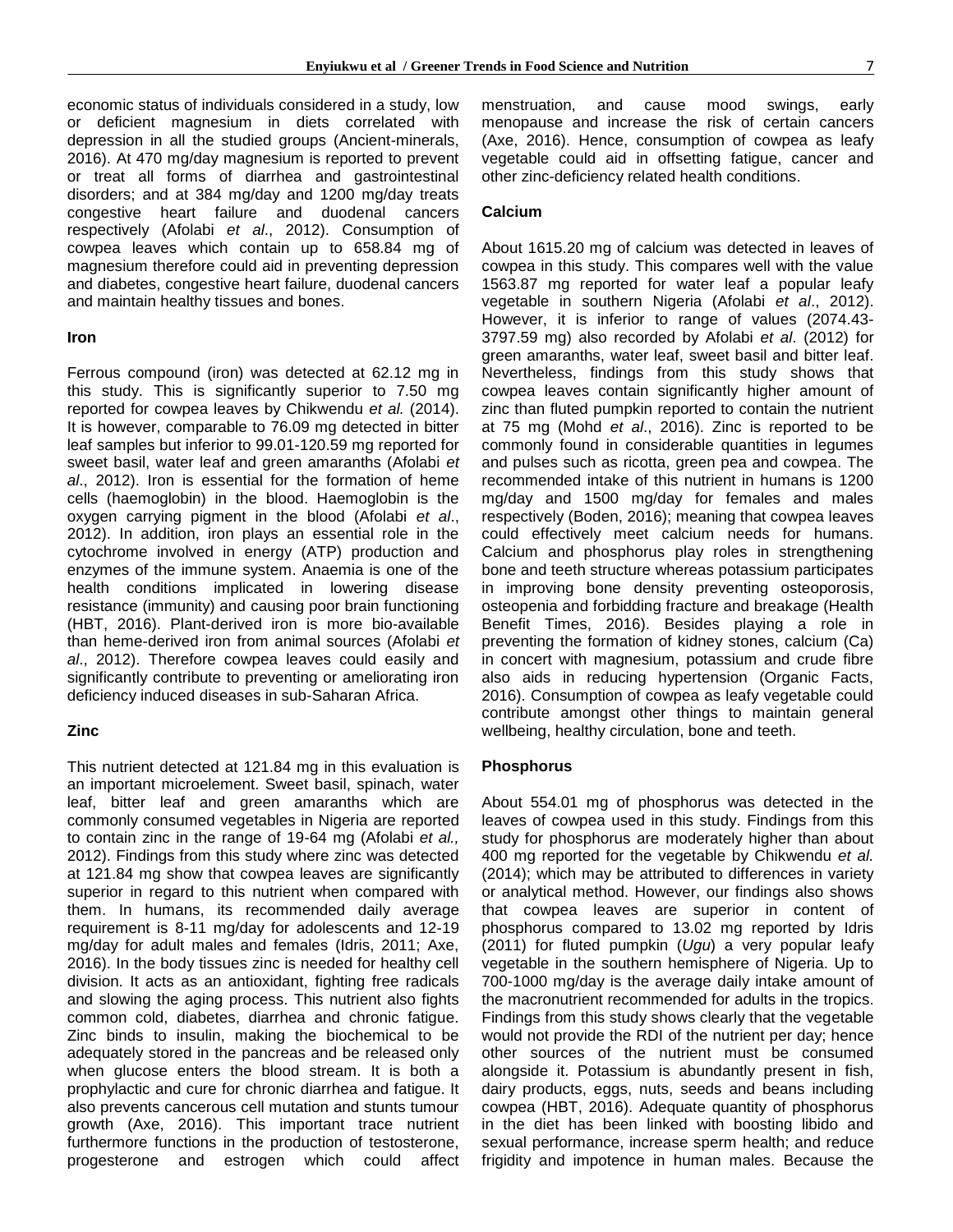nutrient is commonly found in and around brain cells; neurologists suggest that it improves cognition and reduces or delays the onset of degenerative neurological conditions like Alzheimer's disease (AD) and dementia. Therefore, consumption of cowpea could contribute to fighting dementia and maintaining sexual health and mental wellbeing.

# **Potassium**

About 13,445.25 mg of this essential macronutrient was detected in this study. This leafy vegetable based on results of this evaluation (Fig. 2) is significantly (P≤0.05) superior in content of potassium compared to 2760.05 mg reported by Idris (2011) for fluted pumpkin a commonly and widely consumed leafy vegetable in eastern Nigeria. Potassium is one of the 7 essential macronutrients in the body and is usually present in the range of 528-650 mg in some food such as beans, members of the *Solanacea*, whole grains and leafy vegetables. Its daily recommended average is 3519- 4700 mg/day. This shows that cowpea leaves contains about 3 times the RDI amount of potassium for humans. The nutrient regulates body fluids, controls electrical activity of the heart, counteracts the effects of sodium to maintain healthy blood pressure, and maintain acid-base balance of the body. It also contributes to a reduced risk of strokes and kidney stone (Ware and Carter, 2018). According to these authors, low levels of potassium leads to high blood pressure and a study indicated that high intake of potassium on the other hand is associated with a 20% decreased risk of death from all causes, whereas up to 4062 mg/day of food-derived potassium lowered death from ischemic heart disease by 49%. The nutrient promotes cell alkaline environment by neutralizing the effects of acidifying foods like processed grains, dairy products and meat which could make nitrogen less bio-available, and hence participate in promoting the growth and accumulation of lean muscles. Up to 3.6 more pounds of lean muscles accumulation has been attributed to consumption of 5.226 mg/day of food-derived potassium (Ware and Carter, 2018). Diets rich in cowpea leaves could provide more than twice the daily recommended average of the nutrient and thus could help to maintain wellbeing and reduce the risk of death from both heart disease and all causes.

#### **Sodium**

Sodium was detected at 2216.10 mg in this evaluation. This shows that cowpea as a leafy vegetable is richer in sodium than fluted pumpkin whose range of sodium content was reported at 47.51 and 89.70 mg by Idris (2011) and Mohd *et al*. (2016) respectively. Sodium is a primary electrolyte in body fluids required for regulating blood flow. It is also important in enzyme operations (Organic Facts, 2016). Fresh vegetables and fruits are naturally high in sodium. The recommended daily average by the World Health Organization is 2000-2300 mg/day; however, much lower amount is needed for people living with congestive heart failure, liver cirrhosis and kidney disease where according to the New York Times (2016) due to the inability of the kidney to excrete the mineral in high doses causes buildup of fluid in tissues. On the other hand however, high sodium in diets could lead to osteoporosis due to impaired calcium metabolism, cardio-vascular diseases, stroke and 50% higher risk of death in the long run (Harvard T. H. School of Public Health, 2016; Whelton and He, 2014). The amount of sodium detected in this study, all things being equal could more or less meet the daily requirement of sodium for an average adult per day.

So far, about 185 species of legumes related to cowpea including blackgram (*Vigna mungo*), rice bean (*V*. *umbellata*), *vigna marginata* L. are reported to be eaten as leafy vegetables by humans in many parts of the world (source: www.leafforlife.org>VIGNAUNG). A recent survey conducted in southern Africa indicated that cowpea leaf is one of the highly appreciated vegetables in that part of the continent (Hallensleben *et al*., 2009).

In general, the results of this study indicated the presence of a wide array of nutritionally important and health promoting micro and macronutrients in the leaves of cowpea. It showed that the leaves of the crop contain significant amounts of protein, fat, carbohydrate, crude fibre and ash. In addition it contains several minerals including calcium, sodium, potassium, phosphorus, iron, magnesium and zinc in significant amounts. These findings are in agreement with the submissions of Olayiwole *et al.* (2012), Igbatim *et al.* (2014) and Chikwendu *et al*. (2014) who working in western and middle belt regions of Nigeria also reported the presence of a wide range of valuable nutrients including protein, carbohydrate, fat, crude fibre (prebiotics) as well as magnesium, potassium, iron, phosphorus, manganese and zinc in leaves of the crop. In like study in Tanzania Mamiro *et al*. (2011) found that the mean amounts of these nutrients in cowpea leaves were significantly higher than that of the seeds. This could explain the increasing adoption, utilization and consumption of cowpea leaf in Tanzania and Uganda than the seeds (Hallensleben *et al.,* 2009; Okonya and Maas, 2014).

Compared to nutrient contents of commonly consumed leafy vegetables in Africa such as taro, spinach, amaranths, pumpkins, cassava and sweet potato leaves, Nielsen *et al.* (1997) reported that the nutrient composition of cowpea leaves compared favourably with all of them. Similarly, nutrient contents and values of protein, carbohydrate, crude fibre, fat, ash (Table 1) and minerals (Fig. 2) obtained in this study also compared very well with the content and range of values reported by Afolabi *et al*. (2012) for sweet basil, water leaf, bitter leaf and green amaranths which are commonly consumed leafy vegetables in southern Nigeria. Fluted pumpkin (*Telferia occidentalis*) commonly called *Ugu* is the most popular and frequently consumed leafy vegetable in the region. Findings from this study shows that nutrient contents of cowpea leaves (Table 1; Fig 2) were comparatively superior to the values of corresponding nutrients in fluted pumpkin as reported in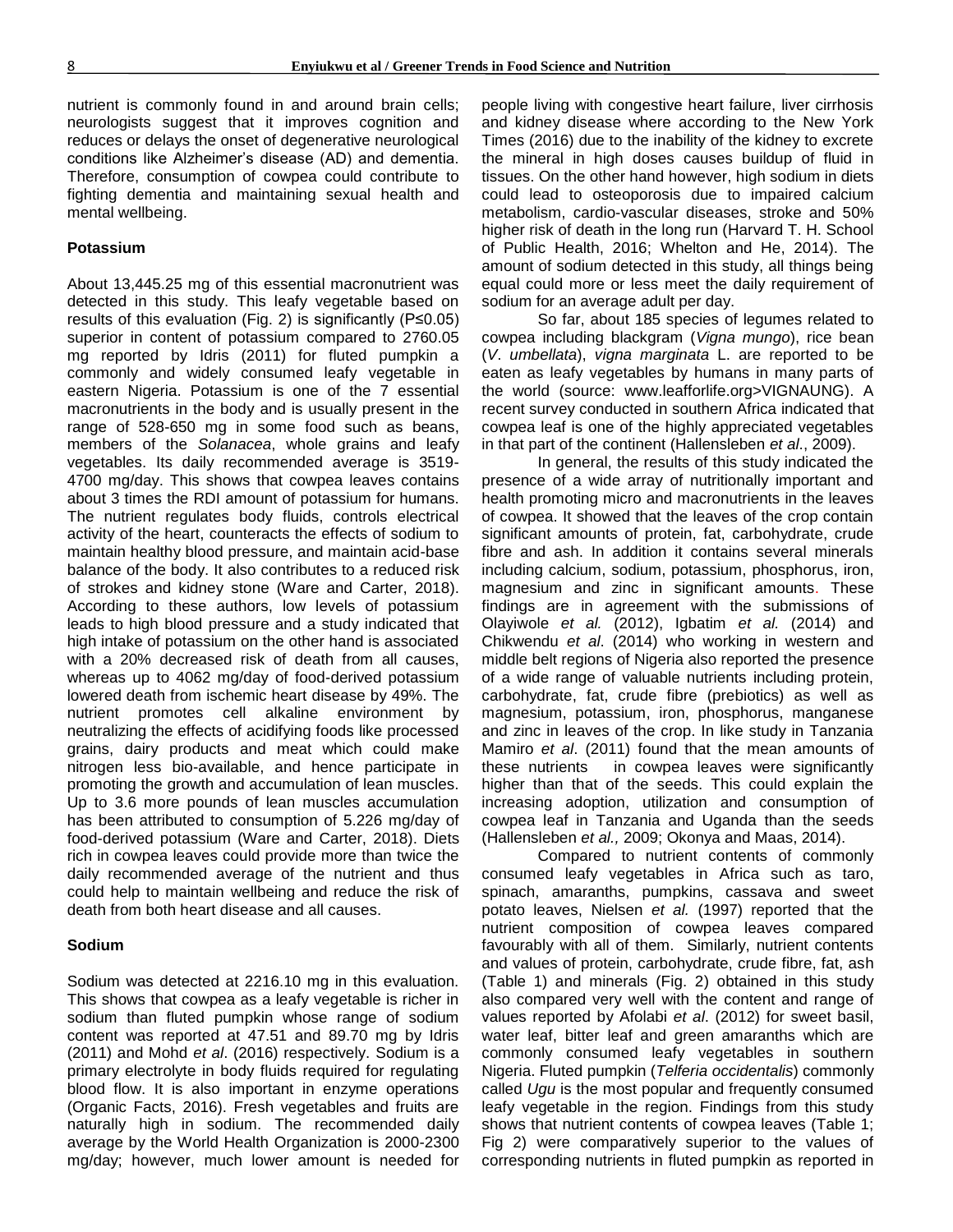studies conducted by both Dike (2010) in Umudike, southeast Nigeria and Idris (2011) and Mohd *et al*. (2017) in Kano State in the northern region of the country.

The results of this evaluation showed that cowpea leaves therefore are rich in nutrients; and as vegetable has the potential to maintain and/or promote human health comparable to other tropical leafy vegetables like spinach, bitter leaf, taro, water leaf, sweet potato and lettuce. Hence, its consumption could be exploited and promoted especially in eastern Nigeria (Igbatim *et al.,* 2014).

# **CONCLUSION**

Cowpea leaves are mild and good tasting vegetable that could be produced profusely in the rain-fed, low-input agriculture which characterize the humid southeast Nigeria. Outcome of the nutrient profiling of the leafy vegetable in this evaluation shows that it is rich in a wide array of nutrients such as iron, protein, carbohydrate, magnesium, potassium, zinc, sodium and calcium. With the exception of phosphorus (0.55 g) whose value is lower than the WHO recommended daily intake (RDI) of 700-1000 mg, the leafy vegetable, can effectively provide their WHO recommended daily averages in diets of its consumers. As a result of the significant heart, circulation, hormone, bone and muscle improving activities of the identified macro and micronutrients in the test cowpea leaves, their consumption could help to prevent or at least ameliorate iron, mineral and proteincalorie deficiencies reported to be endemic in Africa south of the Sahara. It could also reduce the risks of diabetes, high blood pressure, heart failure, cancer, depression, dementia and osteoporosis. Because the leaves are low in anti-nutrient factors; and have contributed immensely in improving the food baskets of other countries such as Tanzania, Uganda, Ethiopia and Southern Africa, it could be exploited as a rich source of health-promoting food-source in southeast Nigeria. Therefore, adoption, utilization and consumption of cowpea leaves as vegetables will be a step forward towards combating the protein-calorie malnutrition and iron deficiency in this part of the world.

# **REFERENCES**

- Afolabi, I.S., Akpokene, O.N., Fashola, D.V., Famakin, T.C. (2012): Comparative evaluation of the nutritional benefits of some underutilized plant leaves. *J. Nat. Prod. Plant Res*. 2 (2), 261-266.
- Alemu, M., Asfew, Z., Woldu, Z., Fanta, B.A., Medvecky, B. (2016): Cowpea (*Vigna unguiculata* L. Walp..) landrace density in northern Ethiopia. *Int. J. Biodiiver. Conserv*. 8 (11), 217-309.
- Amadi, J.E., Oso, B.A. (1996). Mycoflora of cowpea seeds (*Vigna unguiculata* L.) and their effects on

seed nutrient contents and germination. *Nig. J. of Science* 30, 063-069.

- Ancient-Mineral (2016): Magnesium -- Health benefits. [www.ancient-minerals.com/magnesium](http://www.ancient-minerals.com/magnesium-benefits/health...Accessed)
	- [benefits/health...Accessed](http://www.ancient-minerals.com/magnesium-benefits/health...Accessed) November, 21, 2016.
- AOAC (Association of Organic and Analytical Chemist) (2000): Official Methods of Analysis International  $(17<sup>th</sup> Ed)$ . Washington DC., USA.
- Aveling, T. (2007): Cowpea Pathology Research. Pretoria South, Africa. Pp 001-007.
- Awurum, A.N. (2000): Effect of planting date on the incidence and severity of some fungi diseases of cowpea in the humid tropics of Southeast Nigeria. *Journal Sust. Agric. Environ* 2 (3), 128-133.
- Awurum, A.N., Enyiukwu, D.N. (2013): Evaluation of the seed-dressing potentials of phytochemicals from *Carica papaya* and *Piper guineense* on the germination of cowpea (*Vigna unguiculata* L. Walp) seeds and incidence of the seed-borne fungi*. Continental J. Agric. Sci.* 7 (1), 29-35.
- Axe (2016): Ten powerful benefits of zinc including fighting cancer. [http://draxe.com/zinc](http://draxe.com/zinc-benefits/...Accessed)[benefits/...Accessed](http://draxe.com/zinc-benefits/...Accessed) November 21, 2016.
- Best Health Magazine (2016): Four reasons to eat low glycemic ndex foods. [www.besthealthmag.ca/best](http://www.besthealthmag.ca/best-eats/healthy-eating/4-reasons-to-eat-low-gi-foods)[eats/healthy-eating/4-reasons-to-eat-low-gi-foods.](http://www.besthealthmag.ca/best-eats/healthy-eating/4-reasons-to-eat-low-gi-foods) Accessed November 28, 2006.
- Boden, S.D. (2016): Calcium and Vitamin D requirements. [www.spine](http://www.spine-health.com/conditions/osteoporosis/calcium-and-vitamin-d--requirements.%20Accessed%20November%2023)[health.com/conditions/osteoporosis/calcium-and](http://www.spine-health.com/conditions/osteoporosis/calcium-and-vitamin-d--requirements.%20Accessed%20November%2023)[vitamin-d--requirements. Accessed November 23,](http://www.spine-health.com/conditions/osteoporosis/calcium-and-vitamin-d--requirements.%20Accessed%20November%2023) 2016.
- Body Building (2016): Benefits of understanding and using low glycemic index foods. [www.bodybuilding.com/fun/glycemic\\_benefits\\_index.](http://www.bodybuilding.com/fun/glycemic_benefits_index.html%20Accessed%20November%2028) [html. Accessed November 28,](http://www.bodybuilding.com/fun/glycemic_benefits_index.html%20Accessed%20November%2028) 2016
- Campos-Vega, R., Loarca-Pina, G., Oomah, B.D. (2010): Minor components of pulses and their potential impacts on human health. *Food Research Int*ernational 43, 461-482.
- Chikwendu, J.N., Igbatim, A.C., Obizoba, I.C. (2014): Chemical composition of processed cowpea tender leaves and husks. *International J. Sci. Research Publ*. 4 (5), 001-005.
- Davis, D.W., Oelke, E.A., Oplinger, E.S., Doll, J.D., Hanson, C.V., Putnam, D.H. (2012): Cowpea alternative field crops manual, Pp 1-9. [www.hort.pordue.edu/newcrop/afcm/cowpea.html.](http://www.hort.pordue.edu/newcrop/afcm/cowpea.html.%20Accessed%20%20July%2013)  [Accessed July 13,](http://www.hort.pordue.edu/newcrop/afcm/cowpea.html.%20Accessed%20%20July%2013) 2012.
- Dike, M.C. (2010): Proximate, phytochemical and nutritional composition of some fruits, seeds and leaves of some plant species in Umudike, Nigeria. *ARPN J. Agric. Biol. Science* 5 (1), 7-16.
- Duke, J.A. (1983): *Vigna unguiculata* L. Walp. Ssp. unguiculata. Handbook of energy crops (Unpublished). [www.hort.org/cowpea...Accessed](http://www.hort.org/cowpea...Accessed%20October%208)  [October 8,](http://www.hort.org/cowpea...Accessed%20October%208) 2016.
- Enyiukwu, D.N., Awurum, A.N. (2013a).: Fungitoxic effects of *Carica papaya* and *Piper guineense*